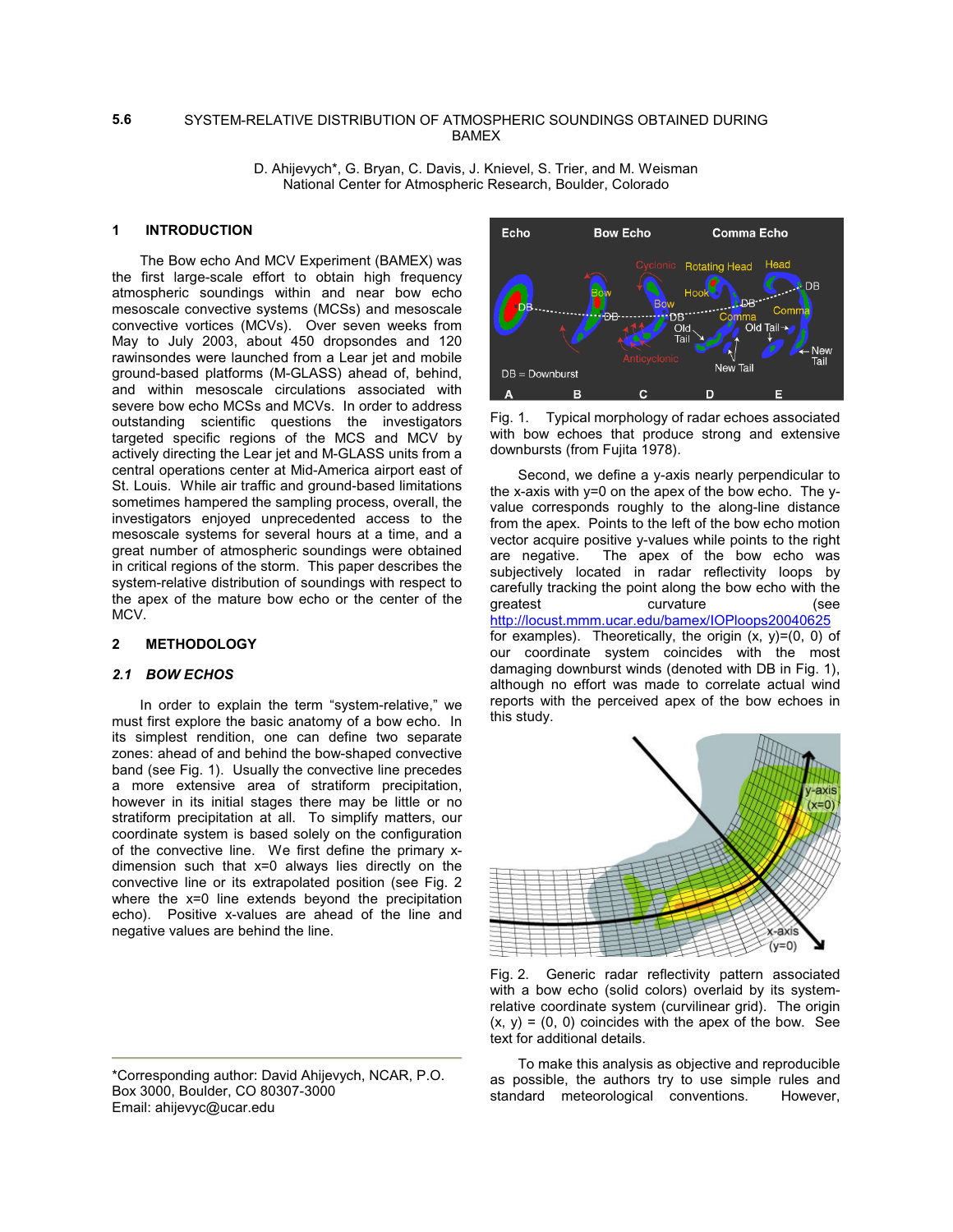subjectivity enters the picture. For example, distinguishing between a bow echo and a non-bow echo MCS is sometimes difficult and subject to human interpretation. Different people may come up with different interpretations of the same radar sequence. A similar dilemma applies to finding the bow echo apex and orienting the system-relative y-axis. These types of ambiguities are unavoidable when classifying natural phenomena. On the other hand, certain aspects of this analysis are quite robust, such as the sign of the xcoordinate. If a sonde is assigned a positive x-value, it very likely resides in the zone ahead of the convective line, and conversely, if a sonde has a negative x-value, it is clearly behind the convective line. Additionally, a small x-value is always closer to the convective line than a larger one.

The authors believe y-values should be interpreted with more caution, but are also meaningful. When preexisting boundaries are present ahead of the convective line, the y-values may be used to help discriminate soundings on either side of the boundary. Behind the convective band, positive y-values will be strongly associated with the cyclonic circulation that typically resides in the northern end of the MCS and negative yvalues with the weaker anti-cyclonic circulation to the south.

## *2.2 MCVS*

In the case of MCVs, defining the system-relative coordinates is simpler. The MCV center is subjectively determined from animated sequences of radar reflectivity and/or satellite images. At any instant, the xaxis is tangent to the path of the MCV. In terms of mesoscale dynamics, it may make sense to align the xaxis with the low- to mid-level wind shear vector rather than the MCV motion vector, but this analysis is not finished at the time of this publication. Since the shear vector and the motion vector are often quite similar, we do not expect drastically different results from this additional analysis. Similar to the bow echo coordinate system, the y-axis is always normal to the x-axis and positive y-values are to the left and negative values to the right of the MCV motion vector. However, unlike the bow echo coordinate system, one does not need to skew the y-axis to account for a curvilinear convective line.

## *2.3 CAVEATS*

All together we identify 21 bow echoes and 5 MCVs among 18 intensive observation periods (IOPs). If multiple bow echoes or MCVs are present at one time, and it is unclear which system a particular sonde is sampling, then the system-relative sonde coordinates are calculated separately for each potential system. In this way, one sonde may appear multiple times in the final composites.

Both bow echoes and MCVs occur across a spectrum of spatial scales ranging from a couple dozen to several hundred kilometers. It may prove useful to scale the system-relative coordinates to account for this variability--perhaps by using the linear extent of 40-dBZ

echoes (in a bow echo) or the radius of maximum wind (in an MCV) as a scaling factor. However, for simplicity, these composites do not account for the size of the system.

#### **3 RESULTS**

Figures 3 and 4 show system-relative sounding locations +/-250 km from the bow echo apex and MCV center. There were several points outside this range, but they are probably not relevant to the feature in question. The sounding density about bow echoes is much greater because 1) some soundings were counted twice (when multiple bows were present), 2) there were more MCS missions than MCV missions and 3) a greater density was required to capture the smallerscale features in a bow echo system.

#### Sonde location relative to bow echo



Fig. 3. Dropsonde and M-GLASS launch locations (diamonds and triangles, respectively) relative to apex of the bow echo  $(x, y) = (0, 0)$ . In this coordinate system, the y-axis  $(x = 0)$  corresponds to the convective line, and bow echo motion is to the right towards positive x-values.